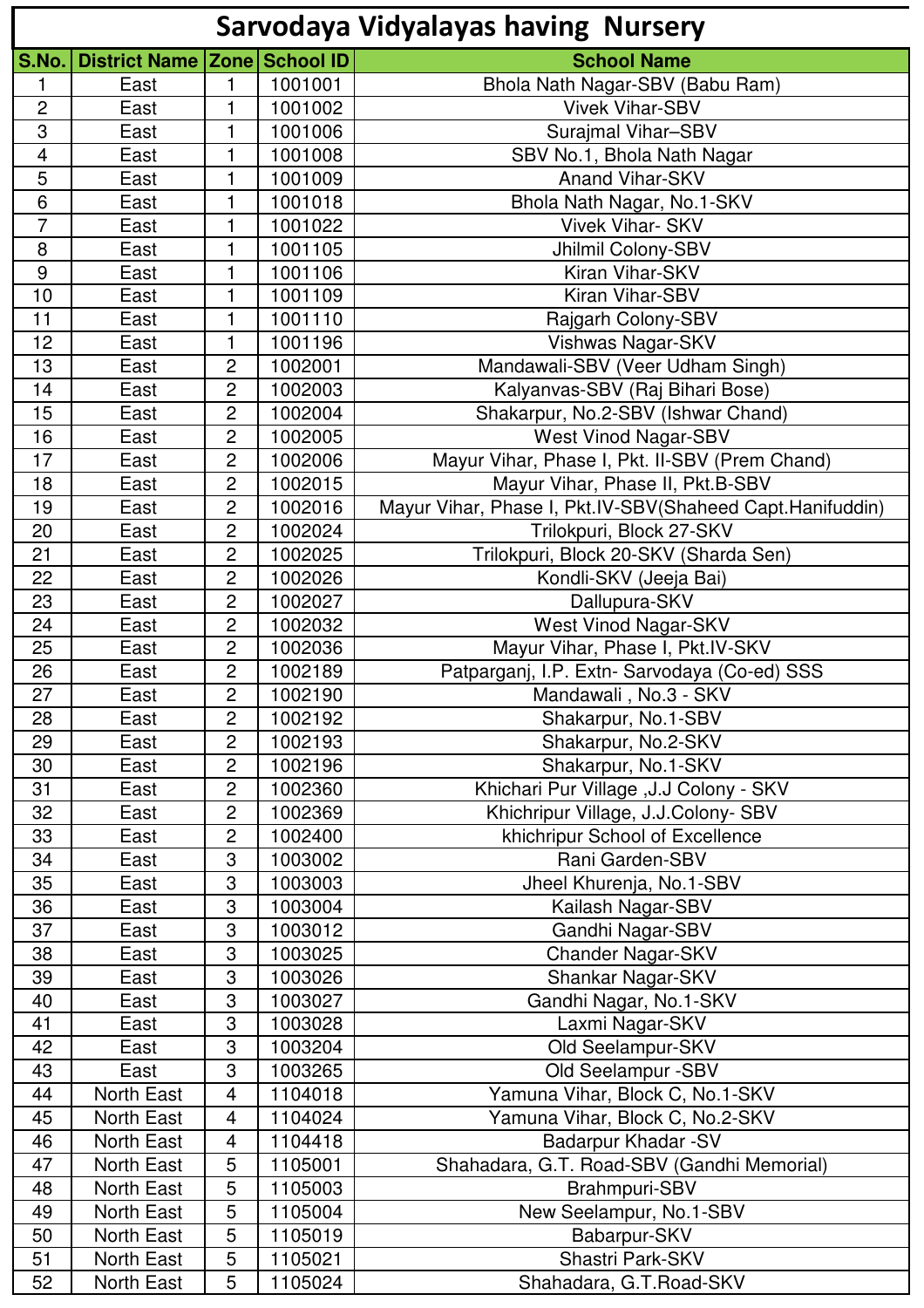|       |                      |                  |                | <b>Sarvodaya Vidyalayas having Nursery</b>                |
|-------|----------------------|------------------|----------------|-----------------------------------------------------------|
| S.No. | <b>District Name</b> |                  | Zone School ID | <b>School Name</b>                                        |
| 53    | North East           | 5                | 1105110        | Shahadara, G.T. Road-SKV (Mani Ben Patel Bharti Mahila)   |
| 54    | North East           | 5                | 1105236        | Shastri Park, Buland Masjid, SKV                          |
| 55    | North East           | 6                | 1106001        | Nand Nagri, Block B-SBV (B.P)                             |
| 56    | North East           | 6                | 1106003        | Nand Nagri, Block E-SBV                                   |
| 57    | North East           | 6                | 1106019        | Mandoli-SKV                                               |
| 58    | North East           | 6                | 1106020        | Shahdara, Mansarovar Park, No.1-SKV                       |
| 59    | North East           | 6                | 1106022        | Nand Nagri, Block B-SKV (Raja Ravi Verma)                 |
| 60    | North East           | 6                | 1106023        | Dilshad Garden, Block J&K-SKV (St. Eknath)                |
| 61    | North East           | 6                | 1106024        | East of Loni Road, DDA Flats-SKV                          |
| 62    | North East           | 6                | 1106025        | Dilshad Garden, SKV                                       |
| 63    | North East           | 6                | 1106113        | Nand Nagri, Block E-SKV                                   |
| 64    | <b>North East</b>    | 6                | 1106114        | Shahdara, Mansarover Park, No.2-SKV                       |
| 65    | <b>North</b>         | $\overline{7}$   | 1207004        | Nehru Vihar-SKV                                           |
| 66    | North                | 7                | 1207014        | Gokhle Marg-SBV                                           |
| 67    | North                | $\overline{7}$   | 1207015        | Roshanara Road-SBV                                        |
| 68    | <b>North</b>         | 7                | 1207022        | Mori Gate, No.1-SBV                                       |
| 69    | <b>North</b>         | $\overline{7}$   | 1207032        | Lancer Road Near Maal Road                                |
|       |                      |                  |                | Sabzi Mandi, Kedar Building, Amar Shaheed Matadeen Lodha- |
| 70    | North                | $\overline{7}$   | 1207033        | <b>SKV</b>                                                |
| 71    | <b>North</b>         | $\overline{7}$   | 1207034        | <b>Timar Pur-SKV</b>                                      |
| 72    | North                | $\overline{7}$   | 1207035        | Malka Ganj-SKV                                            |
| 73    | <b>North</b>         | 7                | 1207036        | <b>Burari-SKV</b>                                         |
| 74    | North                | $\overline{7}$   | 1207037        | Shakti Nagar, No.1-SKV                                    |
| 75    | <b>North</b>         | 8                | 1208001        | Gulabi Bagh-SBV                                           |
| 76    | North                | 8                | 1208002        | <b>Qutab Road-SBV</b>                                     |
| $77$  | North                | 8                | 1208013        | Gulabi Bagh-SKV                                           |
| 78    | North                | 8                | 1208014        | Partap Nagar- SKV                                         |
| 79    | North                | 8                | 1208017        | Chandni Chowk, Diwan Hall, SKV                            |
| 80    | <b>North</b>         | 8                | 1208018        | Padam Nagar-SKV                                           |
| 81    | North West A         | 9                | 1309001        | C.C. Colony-SBV                                           |
| 82    | North West A         | $\overline{9}$   | 1309003        | Dr. Mukharjee Nagar-SV                                    |
| 83    | North West A         | $\boldsymbol{9}$ | 1309005        | Shalimar Bagh, Block BT-SBV                               |
| 84    | North West A         | $\overline{9}$   | 1309025        | Dhakka-SKV                                                |
| 85    | North West A         | 9                | 1309028        | Rana Partap Bagh-SKV                                      |
| 86    | North West A         | 9                | 1309030        | Shalimar Bagh, Block BL-SKV                               |
| 87    | North West A         | 9                | 1309167        | Vijay Nagar-SKV                                           |
| 88    | North West A         | $\boldsymbol{9}$ | 1309253        | Jahangirpuri, Block A-SBV                                 |
| 89    | North West A         | 9                | 1309254        | Jahangirpuri, Block A, No.2 - SKV                         |
| 90    | North West A         | $\boldsymbol{9}$ | 1309256        | Jahangirpuri, Block D-SKV (Rani Chennama)                 |
| 91    | North West A         | 9                | 1309267        | Bakhtawarpur-SKV (BMS)                                    |
| 92    | North West A         | 9                | 1309279        | Jahangirpuri, Plot No.5, A-Block - SKV                    |
| 93    | North West A         | 9                | 1309280        | Bhalswa Village, Sarvodaya Vidyalaya                      |
| 94    | North West A         | 10               | 1310002        | <b>Prahalad Pur-SBV</b>                                   |
| 95    | North West A         | 10               | 1310004        | Sannoth-SV                                                |
| 96    | North West A         | 10               | 1310005        | Tikri Khurd- SKV                                          |
| 97    | North West A         | 10               | 1310017        | Narela, SBV                                               |
| 98    | North West A         | 10               | 1310032        | <b>Prahalad Pur-SKV</b>                                   |
| 99    | North West A         | 10               | 1310034        | <b>Badli-SKV</b>                                          |
| 100   | North West A         | 10               | 1310039        | Khera Kalan-SKV (Baba Nane Nath)                          |
| 101   | North West A         | 10               | 1310041        | Khera Khurd-SKV                                           |
| 102   | North West A         | 10               | 1310042        | Bawana-SKV (Ravi Shankar)                                 |
| 103   | North West A         | 10               | 1310043        | Pooth Khurd-SKV (Raja RamMohan Roy)                       |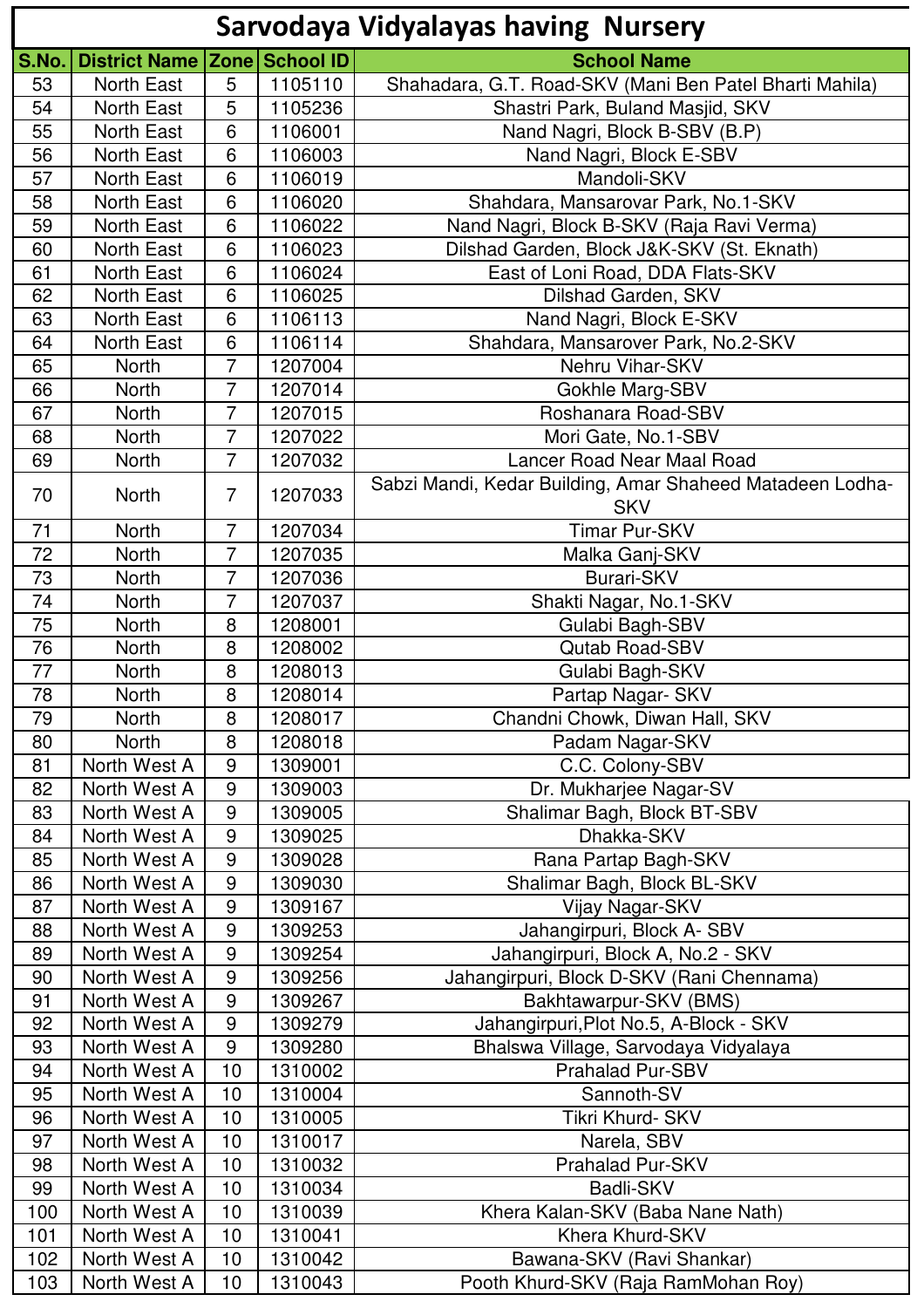|       |                              |                 |         | <b>Sarvodaya Vidyalayas having Nursery</b>                 |
|-------|------------------------------|-----------------|---------|------------------------------------------------------------|
| S.No. | District Name Zone School ID |                 |         | <b>School Name</b>                                         |
| 104   | North West A                 | 10              | 1310170 | Narela, No.2-SKV                                           |
| 105   | North West A                 | 10              | 1310408 | Narela Sector B-4, SV-1310408                              |
| 106   | North West A                 | 10              | 1310458 | Tikri Khurd-SBV                                            |
| 107   | North West B                 | 11              | 1411001 | Anandwas-SBV                                               |
| 108   | North West B                 | 11              | 1411002 | Shakurpur, No.1-SBV                                        |
| 109   | North West B                 | 11              | 1411003 | Ashok Vihar, Phase I, Block H-SBV                          |
| 110   | North West B                 | 11              | 1411005 | Kailash Enclave-SV                                         |
| 111   | North West B                 | 11              | 1411007 | Pitampura, Block ZP- Sarvodaya Co-ed SSS                   |
| 112   | North West B                 | 11              | 1411008 | Pitampura, Block FU-SV                                     |
| 113   | North West B                 | 11              | 1411021 | Keshavpuram, Block A-SKV                                   |
| 114   | North West B                 | 11              | 1411026 | Ashok Vihar, Phase I, Block H-SKV                          |
| 115   | North West B                 | 11              | 1411027 | Ashok Vihar, Phase II-SKV                                  |
| 116   | North West B                 | 11              | 1411028 | Keshavpuram, No.1-SKV                                      |
| 117   | North West B                 | 11              | 1411029 | Keshavpuram-SBV                                            |
| 118   | North West B                 | 11              | 1411030 | Shakurpur, No.2-SKV                                        |
| 119   | North West B                 | 11              | 1411031 | <b>Bharat Nagar-SKV</b>                                    |
| 120   | North West B                 | 11              | 1411032 | Rampura- Govt. Co-ed Sarvodaya Vidyalaya                   |
| 121   | North West B                 | 11              | 1411034 | Wazirpur, J.J. Colony-SKV                                  |
| 122   | North West B                 | 11              | 1411123 | Saraswati Vihar, Block C-SV                                |
| 123   | North West B                 | 11              | 1411124 | Sharda Niketan-SV                                          |
| 124   | North West B                 | 12              | 1412001 | Sultanpuri, Block-C, Sarvodaya Sr. Sec. Vidyalaya          |
| 125   | North West B                 | 12              | 1412002 | Mangolpuri, Block K-SBV                                    |
| 126   | North West B                 | 12              | 1412005 | Sultanpuri, Block C- SBV                                   |
| 127   | North West B                 | 12              | 1412007 | Pooth Kalan-SBV                                            |
| 128   | North West B                 | 12              | 1412008 | Sultanpuri, Block H-SBV                                    |
| 129   | North West B                 | 12              | 1412011 | Mangolpuri, Block R-SBV                                    |
| 130   | North West B                 | 12              | 1412013 | Mangolpuri, Plot II, Kamdhenu- SBV                         |
| 131   | North West B                 | 12 <sub>2</sub> | 1412014 | Mangolpuri, Block O-SBV                                    |
| 132   | North West B                 | 12              | 1412022 | Mangolpuri, Block-C, S(Co-ed)Sr. Sec. Vidyalaya            |
| 133   | North West B                 | 12              | 1412025 | Mangolpuri, Block D-SKV (Kamdhenu)                         |
| 134   | North West B                 | 12              | 1412026 | Sultanpuri, Block C-SKV                                    |
| 135   | North West B                 | 12              | 1412027 | Pooth Kalan-SKV                                            |
| 136   | North West B                 | 12              | 1412029 | Sultanpuri, Block H-SKV                                    |
| 137   | North West B                 | 12              | 1412030 | Mangolpuri, Block U-SKV                                    |
| 138   | North West B                 | 12              | 1412031 | Mangolpuri, Block O-SKV                                    |
| 139   | North West B                 | 12              | 1412080 | Mangolpuri, Block Q-SKV                                    |
| 140   | North West B                 | 12              | 1412082 | Mangolpuri, Block-K-2,SV                                   |
| 141   | North West B                 | 12              | 1412084 | Pooth Kalan, Rohini Extn., Sector 20- SKV                  |
| 142   | North West B                 | 12              | 1412087 | Sultanpuri, A-Block-SBV                                    |
| 143   | North West B                 | 12              | 1412090 | Mangolpuri, Block P- SBV                                   |
| 144   | North West B                 | 12              | 1412095 | Rani Khera-S(Co-ed)V                                       |
| 145   | North West B                 | 12              | 1412248 | Pooth Kalan, Rohini Extn., Sector 20- SBV                  |
| 146   | North West B                 | 12              | 1412289 | Rohini, Phase-III, Sec-21- Govt. Co-ed Sarvodaya Vidyalaya |
| 147   | North West B                 | 12              | 1412290 | Rohini, Sec-22- Govt. Co-ed Sarvodaya Vidyalaya            |
| 148   | North West B                 | 13              | 1413001 | Chandpur Majra-SV                                          |
| 149   | North West B                 | 13              | 1413002 | Rohini, Sector 3-SV                                        |
| 150   | North West B                 | 13              | 1413003 | Ghevra-SV                                                  |
| 151   | North West B                 | 13              | 1413004 | Rohini, Sector 6-SV                                        |
| 152   | North West B                 | 13              | 1413010 | Rohini, Sector 9-SV (shaheed capt. Sanjeev Dahiya)         |
| 153   | North West B                 | 13              | 1413026 | Rithala-SKV                                                |
| 154   | North West B                 | 13              | 1413027 | Sarvodaya Co-ed Vidyalaya Sec. 8 Rohini                    |
| 155   | North West B                 | 13              | 1413028 | Qutabgarh-SKV                                              |
|       |                              |                 |         |                                                            |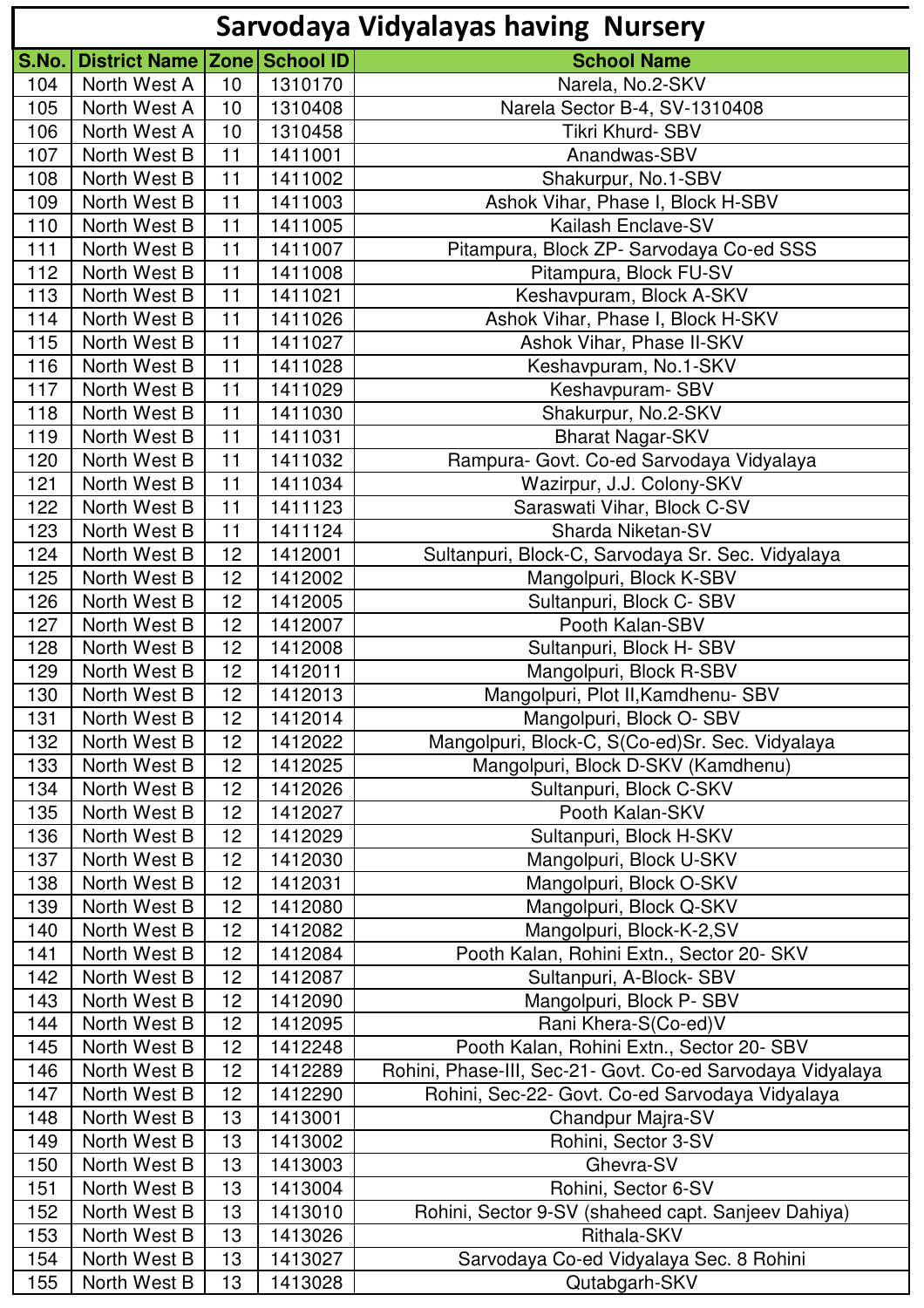|       |                                     |    |         | <b>Sarvodaya Vidyalayas having Nursery</b>               |
|-------|-------------------------------------|----|---------|----------------------------------------------------------|
| S.No. | <b>District Name Zone School ID</b> |    |         | <b>School Name</b>                                       |
| 156   | North West B                        | 13 | 1413030 | Rohini, Avantika, Sector 1-SKV                           |
| 157   | North West B                        | 13 | 1413067 | <b>Prashant Vihar-SKV</b>                                |
| 158   | North West B                        | 13 | 1413070 | Rohini, Sector 16, Pocket A-SKV                          |
| 159   | North West B                        | 13 | 1413074 | Rohini, Sector 7-SV                                      |
| 160   | North West B                        | 13 | 1413078 | Karala-SKV                                               |
| 161   | North West B                        | 13 | 1413181 | Jaunti-SV                                                |
| 162   | North West B                        | 13 | 1413266 | Sawada(Ghevra) Colony, A-Block- SKV                      |
| 163   | North West B                        | 13 | 1413333 | Rohini School of Excellence, Sector-17                   |
| 164   | North West B                        | 13 | 1413336 | Rohini, Sec-4- Govt. Co-ed Sarvodaya Vidyalaya           |
| 165   | North West B                        | 13 | 1413342 | School of Excellence, Sec 23, Rohini                     |
| 166   | West A                              | 14 | 1514005 | Tilak Nagar, No.1-SBV                                    |
| 167   | West A                              | 14 | 1514006 | Tilak Nagar, No.2-SBV                                    |
| 168   | West A                              | 14 | 1514008 | Janakpuri, Block B, No.2-SBV (Shaheed Capt. Anuj Nayyar) |
| 169   | West A                              | 14 | 1514011 | Chand Nagar, No.1-SKV                                    |
| 170   | West A                              | 14 | 1514016 | Tilak Nagar, No.3-SKV                                    |
| 171   | West A                              | 14 | 1514017 | Vikas Puri, Distt. Centre-SKV                            |
| 172   | West A                              | 14 | 1514019 | Janakpuri, Block B SKV                                   |
| 173   | West A                              | 14 | 1514021 | Hari Nagar, Clock Tower- SKV                             |
| 174   | West A                              | 14 | 1514022 | Hari Nagar, Block-L S(Co-ed)V                            |
| 175   | West A                              | 14 | 1514110 | <b>Chand Nagar-SBV</b>                                   |
| 176   | West A                              | 15 | 1515001 | Jaidev Park-SV                                           |
| 177   | West A                              | 15 | 1515002 | <b>Ashok Nagar-SBV</b>                                   |
| 178   | West A                              | 15 | 1515003 | Subhash Nagar-SBV                                        |
| 179   | West A                              | 15 | 1515004 | East Punjabi Bagh-SV                                     |
| 180   | West A                              | 15 | 1515007 | Madipur, No.1-SBV                                        |
| 181   | West A                              | 15 | 1515021 | Rajouri Garden Extn.-SKV                                 |
| 182   | West A                              | 15 | 1515022 | Rajouri Garden Main-SKV                                  |
| 183   | West A                              | 15 | 1515023 | Punjabi Bagh, No.2-SKV                                   |
| 184   | West A                              | 15 | 1515024 | Madipur, No.2-SKV                                        |
| 185   | West A                              | 16 | 1516002 | Ramesh Nagar-SBV                                         |
| 186   | West A                              | 16 | 1516003 | Mansarovar Garden-SV                                     |
| 187   | West A                              | 16 | 1516018 | Moti Nagar SKV                                           |
| 188   | West A                              | 16 | 1516019 | Basai Darapur-SKV                                        |
| 189   | West A                              | 16 | 1516021 | Ranjit Nagar-SKV                                         |
| 190   | West A                              | 16 | 1516022 | Shadi Khampur-SKV                                        |
| 191   | West A                              | 16 | 1516027 | Ramesh Nagar-SKV                                         |
| 192   | West A                              | 16 | 1516143 | <b>West Patel Nagar-SBV</b>                              |
| 193   | West B                              | 17 | 1617002 | Nangloi-SBV                                              |
| 194   | West B                              | 17 | 1617003 | Paschim Vihar, A 2-SV(Co-ed)                             |
| 195   | West B                              | 17 | 1617005 | Ranhaula-SKV                                             |
| 196   | West B                              | 17 | 1617006 | Hiran Kudna-SV(Co-ed)                                    |
| 197   | West B                              | 17 | 1617007 | New Multan Nagar-SV(Co-ed)                               |
| 198   | West B                              | 17 | 1617008 | Paschim Vihar, B 4-SV(Co-ed)                             |
| 199   | West B                              | 17 | 1617010 | Nangloi-SKV                                              |
| 200   | West B                              | 17 | 1617011 | Paschim Vihar, B 3-SKV                                   |
| 201   | West B                              | 17 | 1617012 | Tikri Kalan-SKV                                          |
| 202   | West B                              | 17 | 1617013 | Nangloi, Sultanpuri Road-SKV                             |
| 203   | West B                              | 17 | 1617014 | Mundka Village-SKV                                       |
| 204   | West B                              | 17 | 1617026 | Nilothi-SKV                                              |
| 205   | West B                              | 17 | 1617028 | Peera Garhi Village- SKV                                 |
| 206   | West B                              | 17 | 1617223 | Govt. Sarvodaya Bal Vidyalaya, Nihal Vihar, Nangloi      |
| 207   | West B                              | 17 | 1617227 | Ranhaula- SBV                                            |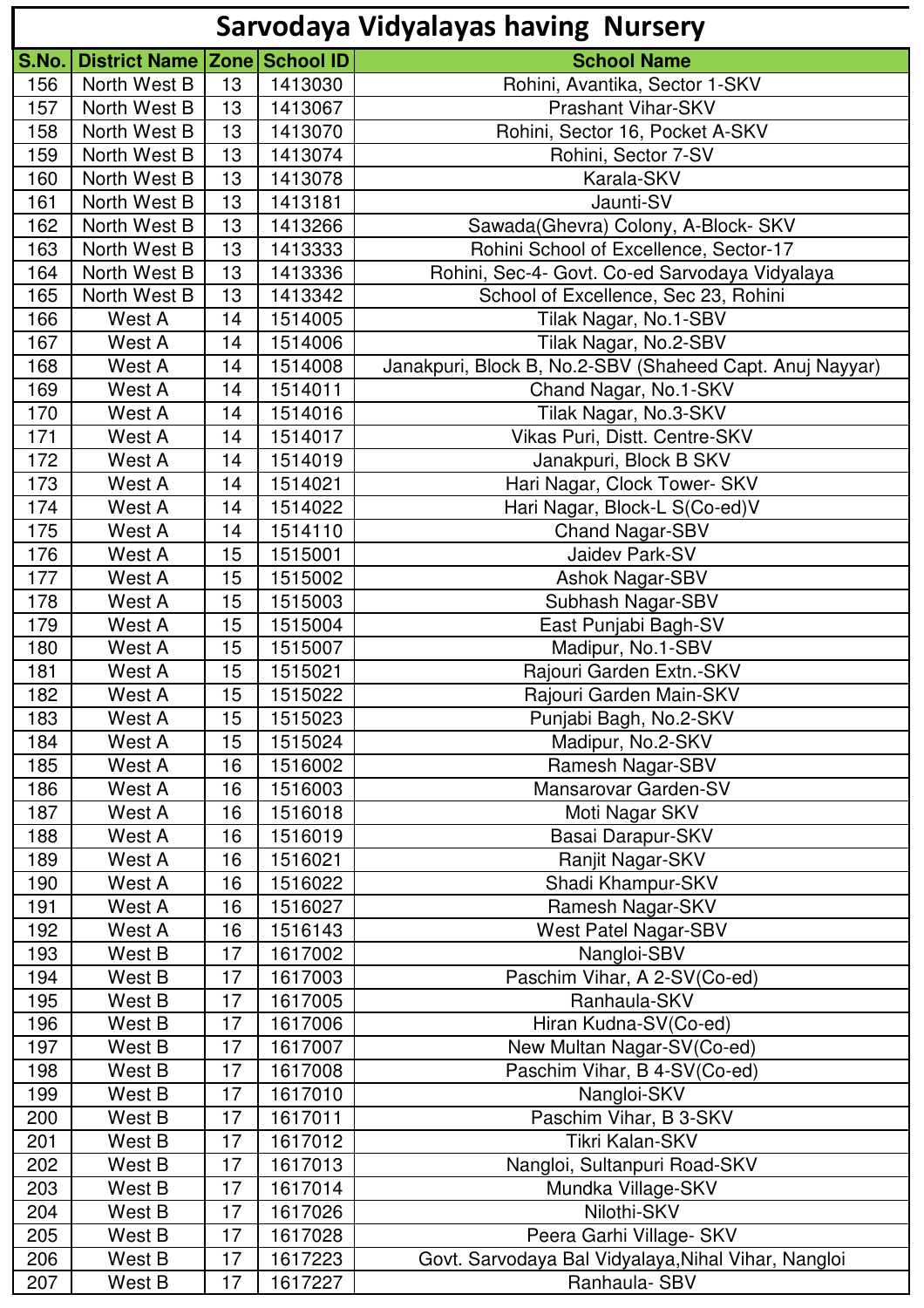|       |                                  |    |         | <b>Sarvodaya Vidyalayas having Nursery</b>             |
|-------|----------------------------------|----|---------|--------------------------------------------------------|
| S.No. | District Name   Zone   School ID |    |         | <b>School Name</b>                                     |
| 208   | West B                           | 17 | 1617254 | Peera Garhi Village- SBV                               |
| 209   | West B                           | 18 | 1618001 | Matiala-SBV                                            |
| 210   | West B                           | 18 | 1618002 | <b>Vikas Puri, Block A-SBV</b>                         |
| 211   | West B                           | 18 | 1618003 | Janakpuri, Possangipur B1-SV(Co-ed)                    |
| 212   | West B                           | 18 | 1618005 | Janakpuri, Block C, No.2-SBV                           |
| 213   | West B                           | 18 | 1618009 | Kakrola-SV                                             |
| 214   | West B                           | 18 | 1618017 | Janakpuri - SKV No.1, C-Block                          |
| 215   | West B                           | 18 | 1618018 | Janakpuri, Block A-SKV                                 |
| 216   | West B                           | 18 | 1618022 | Janakpuri C-Block, SKV No.2                            |
| 217   | West B                           | 18 | 1618061 | <b>HASTSAL-SKV</b>                                     |
| 218   | West B                           | 18 | 1618281 | Hastsal, Janta Flats- SBV                              |
| 219   | South West A                     | 19 | 1719001 | R.K. Puram, Sector 12-SV (Jose Marti)                  |
| 220   | South West A                     | 19 | 1719022 | R.K. Puram, Sector 7, No.3-SV                          |
| 221   | South West A                     | 19 | 1719070 | R.K.Puram, Sector-6, Govt. S. (Co-ed) SSS              |
| 222   | South West A                     | 19 | 1719073 | Moti Bagh I-SKV                                        |
| 223   | South West A                     | 19 | 1719105 | Moti Bagh-II, Nanakpura-(Co-Ed)SV                      |
| 224   | South West A                     | 19 | 1719125 | Munirka, Sarvodaya(Co-ed) SSS                          |
| 225   | South West A                     | 19 | 1719130 | R.K. Puram, Sector-13 G(Co-ed) SV                      |
| 226   | South West A                     | 20 | 1720001 | Delhi Cantt.-SBV                                       |
| 227   | South West A                     | 20 | 1720003 | Mehram Nagar-S(Co-ed)V                                 |
| 228   | South West A                     | 20 | 1720015 | Inderpuri, Budh Nagar, F- Block- SKV                   |
| 229   | South West A                     | 20 | 1720017 | Pusa, IARI-SKV                                         |
| 230   | South West A                     | 20 | 1720022 | Naraina-SKV                                            |
| 231   | South West A                     | 20 | 1720024 | Vasant Vihar, SV                                       |
| 232   | South West A                     | 20 | 1720032 | Mahipal Pur- Amar Shaheed Major Sehrawat SKV           |
| 233   | South West A                     | 20 | 1720033 | Ghitorni-SKV                                           |
| 234   | South West B                     | 21 | 1821016 | Sagarpur, No.1-SKV                                     |
| 235   | South West B                     | 21 | 1821017 |                                                        |
| 236   | South West B                     | 21 | 1821020 | Sagarpur, No.2-SKV<br>Raj Nagar-II SKV                 |
|       | South West B                     | 21 | 1821022 | Samalka-SKV                                            |
| 237   | South West B                     | 21 | 1821025 |                                                        |
| 238   |                                  |    |         | <b>Vijay Enclave-SKV</b>                               |
| 239   | South West B                     | 21 | 1821026 | Chhawla-SKV                                            |
| 240   | South West B                     | 21 | 1821027 | Raj Nagar-I SKV                                        |
| 241   | South West B                     | 21 | 1821028 | <b>Vijay Enclave-SBV</b>                               |
| 242   | South West B                     | 21 | 1821030 | Dwarka Sector-I Pkt-7-SKV                              |
| 243   | South West B                     | 21 | 1821234 | Dwarka Sector-I Pkt-7 SBV                              |
| 244   | South West B                     | 21 | 1821279 | DWARKA SEC-17 GOVT CO-ED SARVODAYA VIDYALAYA           |
| 245   | South West B                     | 21 | 1821281 | Dwarka, Sector-13- Govt. Co-ed Sarvodaya Vidyalaya     |
| 246   | South West B                     | 21 | 1821282 | Dwarka School of Excellence, Sector-22                 |
| 247   | South West B                     | 22 | 1822003 | Surhera-SV                                             |
| 248   | South West B                     | 22 | 1822005 | Pandwala Kalan-SV                                      |
| 249   | South West B                     | 22 | 1822039 | Dhansa-SKV                                             |
| 250   | South West B                     | 22 | 1822051 | Ghumanhera-SV                                          |
| 251   | South West B                     | 22 | 1822262 | Dichaon Kalan- G Coed SV                               |
| 252   | South                            | 23 | 1719013 | R.K. Puram, Sector 2-Sarvodaya Co-ed Vidyalaya         |
| 253   | South                            | 23 | 1719106 | Safdarjung Enclave-Sarvodaya(Co-Ed)SSS                 |
| 254   | South                            | 23 | 1923004 | Mehrauli Qutab, Sarvodaya Bal Sr. Sec. Vidyalaya       |
| 255   | South                            | 23 | 1923005 | Dr. Ambedkar Nagar, Sector IV, No.1- SBV (Yogi Arvind) |
| 256   | South                            | 23 | 1923019 | Dr. Ambedkar Nagar, Sector IV-SBV                      |
| 257   | South                            | 23 | 1923036 | Ishani Govt. Sarvodaya Kanya Vidyalaya G-BLOCK SAKET   |
| 258   | South                            | 23 | 1923037 | Chirag Delhi-SKV                                       |
| 259   | South                            | 23 | 1923041 | Hauz Rani-Sr.Sec.SKV (Raja RamMohan Roy)               |